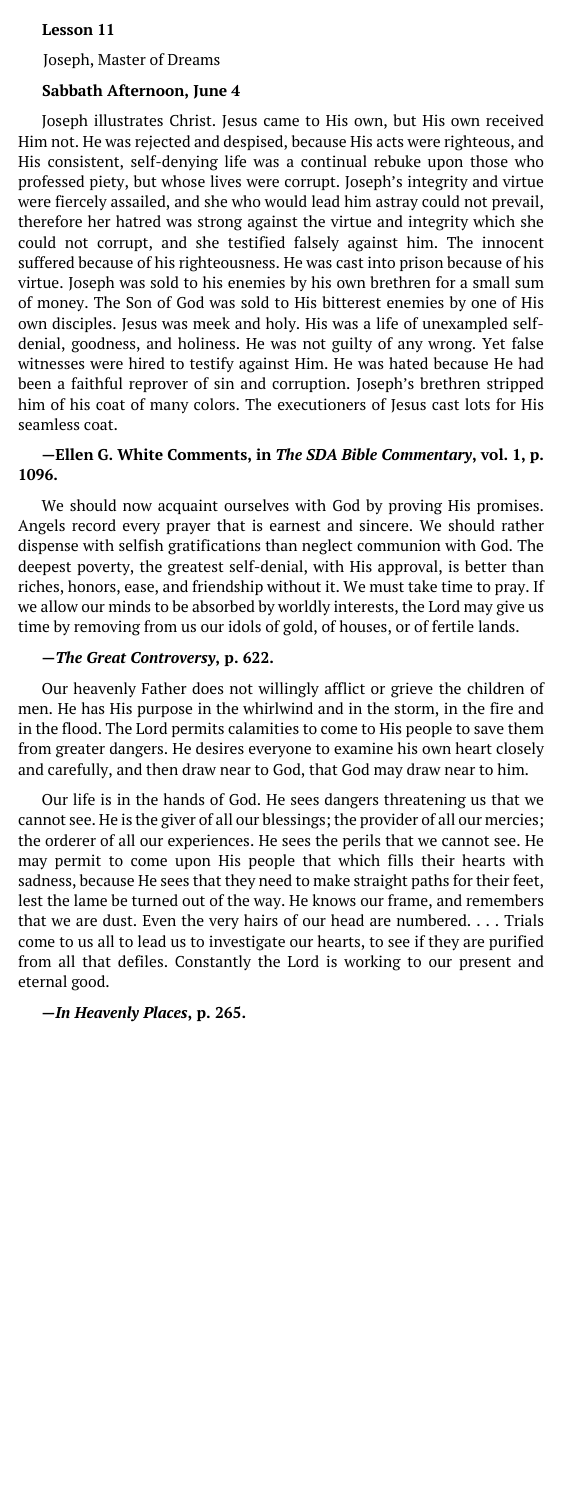#### **Sunday, June 5: Family Troubles**

The sin of Jacob, and the train of events to which it led, had not failed to exert an influence for evil—an influence that revealed its bitter fruit in the character and life of his sons. As these sons arrived at manhood they developed serious faults. The results of polygamy were manifest in the household. This terrible evil tends to dry up the very springs of love, and its influence weakens the most sacred ties. The jealousy of the several mothers had embittered the family relation, the children had grown up contentious and impatient of control, and the father's life was darkened with anxiety and grief.

There was one, however, of a widely different character—the elder son of Rachel, Joseph, whose rare personal beauty seemed but to reflect an inward beauty of mind and heart. . . . His mother being dead, his affections clung the more closely to the father, and Jacob's heart was bound up in this child of his old age. He "loved Joseph more than all his children."

But even this affection was to become a cause of trouble and sorrow. Jacob unwisely manifested his preference for Joseph, and this excited the jealousy of his other sons.

# **—***Patriarchs and Prophets***, p. 209.**

Joseph listened to his father's instructions, and feared the Lord. He was more obedient to his father's righteous teachings than any of his brethren. He treasured his instructions, and with integrity of heart, loved to obey God. He was grieved at the wrong conduct of some of his brethren, and meekly entreated them to pursue a righteous course, and leave off their wicked acts. This only imbittered them against him. His hatred of sin was such that he could not endure to see his brethren sinning against God. He laid the matter before his father, hoping that his authority might reform them. This exposure of their wrongs enraged his brethren against him. They had observed their father's strong love for Joseph, and were envious at him. Their envy grew into hatred, and finally to murder.

#### **—***Spiritual Gifts***, vol. 3, p. 138.**

No human being is to seat himself on the highest seat, accepting the praise of others, and forgetting that his treasures belong to God. God's blessing is promised to those who hunger and thirst after righteousness, but nothing is so offensive as to hunger and thirst after the praise of men. . . .

Were it not for God's gracious gifts and blessings, we should be bankrupt for eternity. Then let no one sound his own praises, feeding upon his supposed wisdom. If his talents were of his own manufacture, there would be some consistency in self-praise. But man has nothing of his own. Let us not reveal our lack of true wisdom by exalting self. Let us bow low in humility at the feet of Him who has entrusted to us our talents. Let us use and improve these talents, handing principle and interest back to the Giver.

**—***This Day With God***, p. 200.**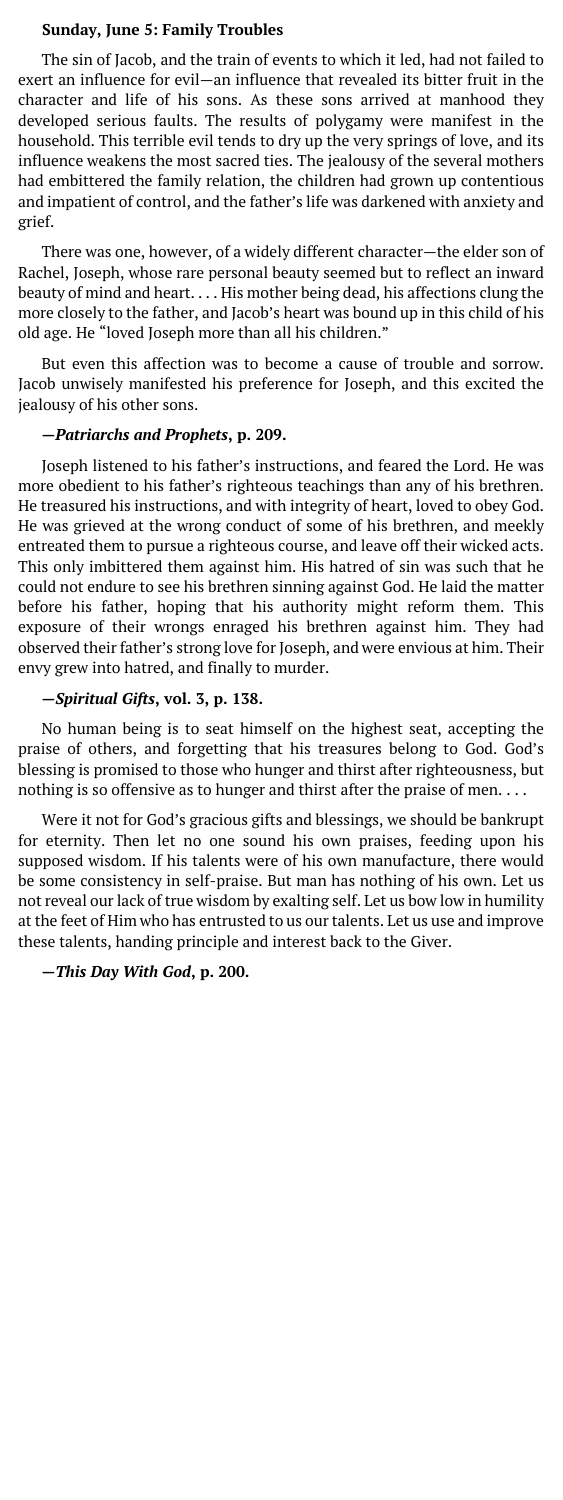## **Monday, June 6: The Attack on Joseph**

Twice God's covenant and His statutes had been rejected by the world. Both the people before the Flood and the descendants of Noah cast off the divine authority. Then God entered into covenant with Abraham, and took to Himself a people to become the depositaries of His law. To seduce and destroy this people, Satan began at once to lay his snares. The children of Jacob were tempted to contract marriages with the heathen and to worship their idols.

## **—***Patriarchs and Prophets***, p. 332.**

[Joseph's] brothers rudely repulsed him. He told them his errand, but they answered him not. Joseph was alarmed at their angry looks. Fear took the place of joy, and he instinctively shrank with dread from their presence. They then took hold of him violently. They taunted him with the admonitions he had given them in the past, accused him of relating his dreams to exalt himself above them in the mind of their father, that he might love him more than themselves.

# **—Ellen G. White Comments, in** *The SDA Bible Commentary***, vol. 1, p. 1096.**

A good character must be built up brick by brick. Those characteristics which will enable the youth to labor successfully in God's cause must be obtained by the diligent exercise of their faculties, by improving every advantage Providence gives them, and by connecting with the Source of all wisdom. They must be satisfied with no low standard. The characters of Joseph and Daniel are good models for them to follow; and in the life of the Saviour they have a perfect pattern.

All are given an opportunity to develop character. All may fill their appointed places in God's great plan. The Lord accepted Samuel from his very childhood, because his heart was pure. He was given to God, a consecrated offering, and the Lord made him a channel of light. If the youth of today will consecrate themselves as did Samuel, the Lord will accept them and use them in His work. Of their life they may be able to say with the psalmist, "O God, Thou hast taught me from my youth: and hitherto have I declared Thy wondrous works." Psalm 71:17.

**—***Counsels to Parents, Teachers, and Students***, p. 537.**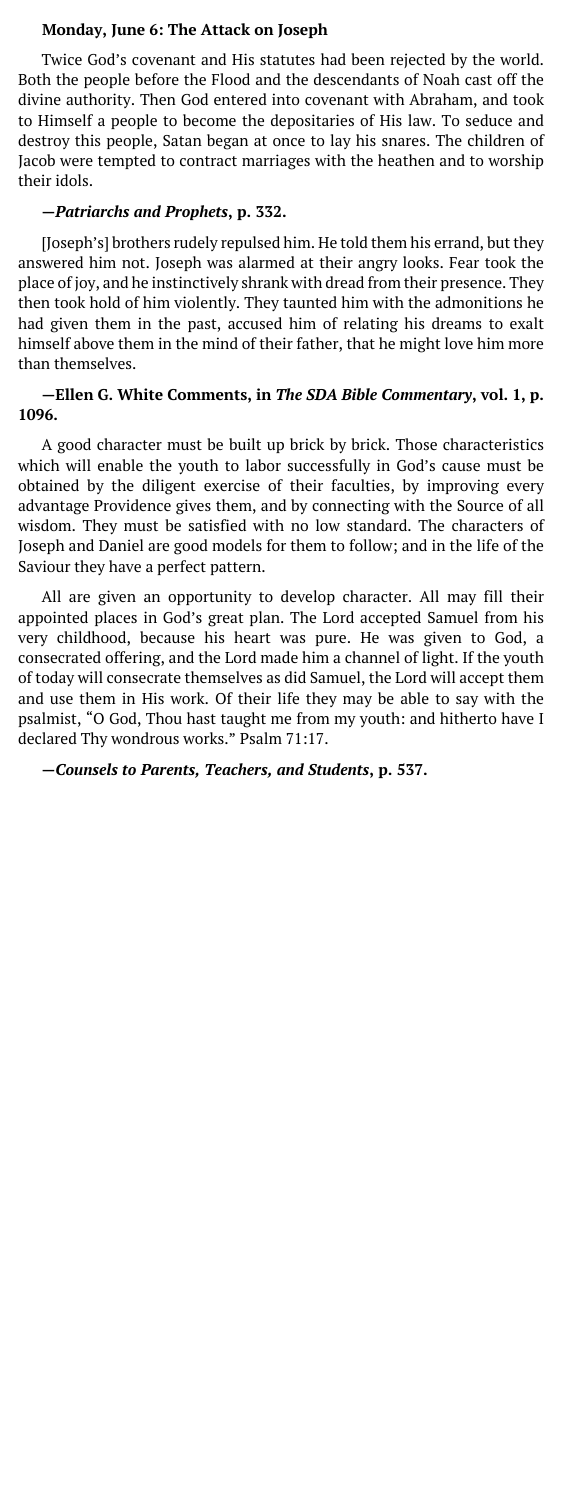#### **Tuesday, June 7: Judah and Tamar**

None but the Son of God could accomplish our redemption; for only He who was in the bosom of the Father could declare Him. Only He who knew the height and depth of the love of God could make it manifest. Nothing less than the infinite sacrifice made by Christ in behalf of fallen man could express the Father's love to lost humanity. . . .

. . . He who was one with God has linked Himself with the children of men by ties that are never to be broken. Jesus is "not ashamed to call them brethren" (Hebrews 2:11); He is our Sacrifice, our Advocate, our Brother, bearing our human form before the Father's throne, and through eternal ages one with the race He has redeemed —the Son of man. And all this that man might be uplifted from the ruin and degradation of sin that he might reflect the love of God and share the joy of holiness.

The price paid for our redemption, the infinite sacrifice of our heavenly Father in giving His Son to die for us, should give us exalted conceptions of what we may become through Christ. . . . "Behold, what manner of love the Father hath bestowed upon us, that we should be called the sons of God." 1 John 3:1. What a value this places upon man! Through transgression the sons of man become subjects of Satan. Through faith in the atoning sacrifice of Christ the sons of Adam may become the sons of God. By assuming human nature, Christ elevates humanity. Fallen men are placed where, through connection with Christ, they may indeed become worthy of the name "sons of God."

#### **—***Steps to Christ***, pp. 14, 15.**

It was taught by the Jews that before God's love is extended to the sinner, he must first repent. In their view, repentance is a work by which men earn the favor of Heaven. And it was this thought that led the Pharisees to exclaim in astonishment and anger, "This man receiveth sinners." According to their ideas He should permit none to approach Him but those who had repented. But in the parable of the lost sheep, Christ teaches that salvation does not come through our seeking after God but through God's seeking after us. "There is none that understandeth, there is none that seeketh after God. They are all gone out of the way." Romans 3:11, 12. We do not repent in order that God may love us, but He reveals to us His love in order that we may repent.

#### **—***Christ's Object Lessons***, p. 189.**

Prayer is heaven's ordained means of success in the conflict with sin and the development of Christian character. The divine influences that come in answer to the prayer of faith will accomplish in the soul of the suppliant all for which he pleads. For the pardon of sin, for the Holy Spirit, for a Christlike temper, for wisdom and strength to do His work, for any gift He has promised, we may ask; and the promise is, "Ye shall receive."

# **—***The Acts of the Apostles***, p. 564.**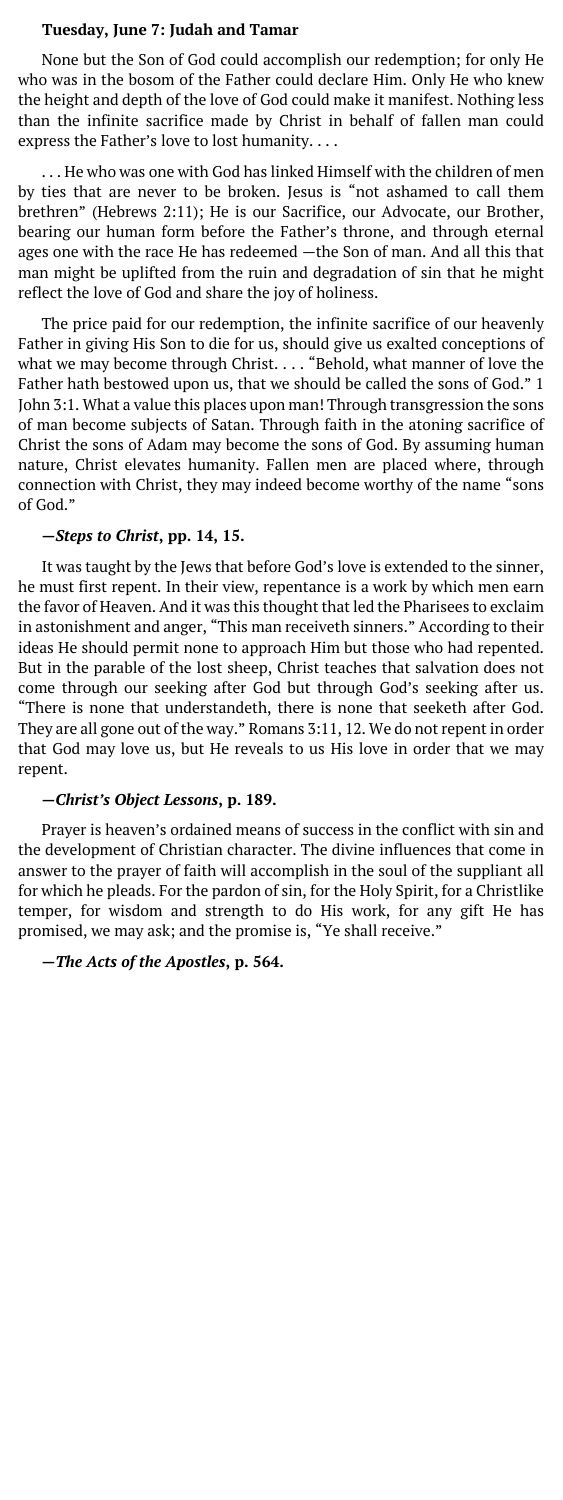#### **Wednesday, June 8: Joseph, a Slave in Egypt**

Joseph regarded his being sold into Egypt as the greatest calamity that could have befallen him; but he saw the necessity of trusting in God as he had never done when protected by his father's love. Joseph brought God with him into Egypt, and the fact was made apparent by his cheerful demeanor amid his sorrow. As the ark of God brought rest and prosperity to Israel, so did this God-loving, God-fearing youth bring a blessing to Egypt. This was manifested in so marked a manner that Potiphar, in whose house he served, attributed all his blessings to his purchased slave, and made him a son rather than a servant. It is God's purpose that those who love and honor His name shall be honored also themselves, and that the glory given to God through them shall be reflected upon themselves.

# **—Ellen G. White Comments, in** *The SDA Bible Commentary***, vol. 1, p. 1096.**

Joseph's brethren flattered themselves that they were taking a sure course to prevent the fulfillment of Joseph's strange dreams. But the Lord controlled events, and caused the cruel course of Joseph's brethren to bring about the fulfillment of the dreams which they were laboring to frustrate.

# **—***Spiritual Gifts***, vol. 3, p. 143.**

When Joseph was tempted to deviate from the path of right, to transgress the law of God and prove untrue to his master, he firmly resisted and gave evidence of the elevating power of the fear of God in his answer to his master's wife. . . . He would not be persuaded to deviate from the path of righteousness and trample upon God's law by any inducements or threats. …

Here is an example to all generations who should live upon the earth. Although they may be exposed to temptations, yet they should ever realize that there is a defense at hand, and it will be their own fault if they are not preserved. God will be a present help, and His Spirit a shield. Although surrounded with the severest temptations, there is a source of strength to which they can apply and resist them.

How fierce was the assault upon Joseph's morals. It came from one of influence, the most likely to lead astray. Yet how promptly and firmly was it resisted. He suffered for his virtue and integrity, for she who would lead him astray revenged herself upon the virtue she could not subvert, and by her influence caused him to be cast into prison, by charging him with a foul wrong. Here Joseph suffered because he would not yield his integrity. He had placed his reputation and interest in the hands of God. And although he was suffered to be afflicted for a time, to prepare him to fill an important position, yet God safely guarded that reputation that was blackened by a wicked accuser, and afterward, in His own good time, caused it to shine. God made even the prison the way to his elevation. Virtue will in time bring its own reward. The shield which covered Joseph's heart was the fear of God, which caused him to be faithful and just to his master and true to God.

**—***The Story of Redemption***, pp. 101–103.**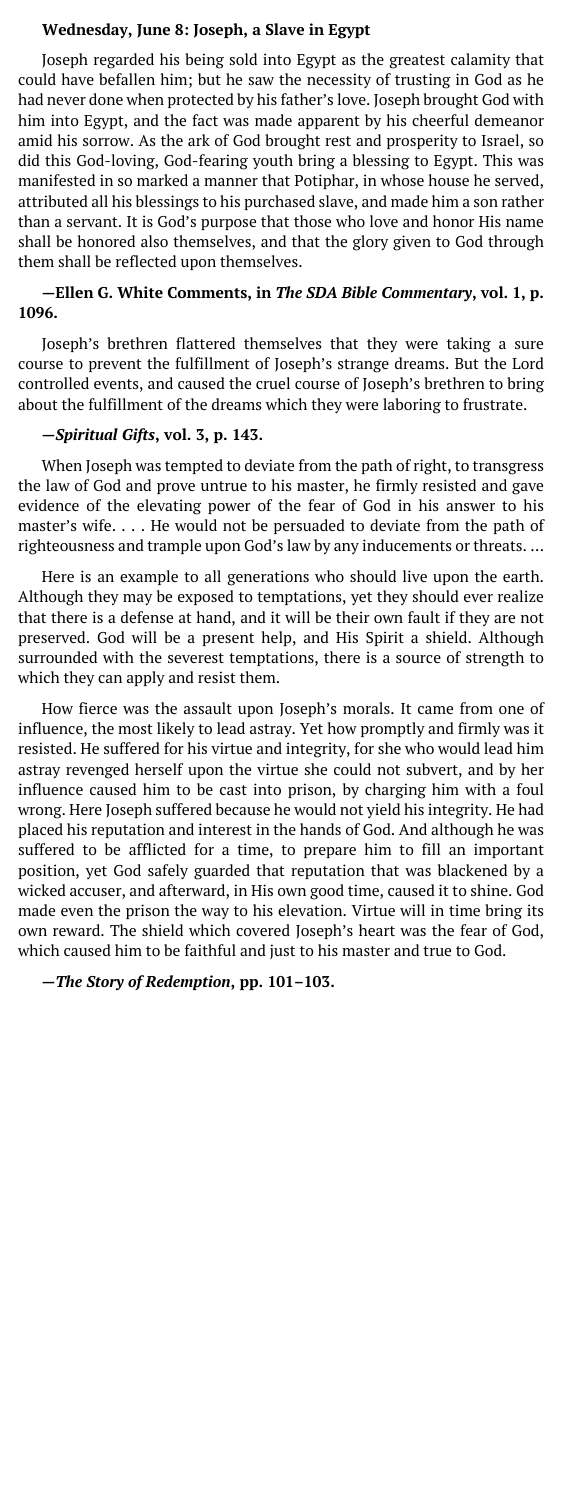#### **Thursday, June 9: The Dreams of Pharaoh**

[A] divine hand was about to open the prison gates. The king of Egypt had in one night two dreams, apparently pointing to the same event and seeming to foreshadow some great calamity. He could not determine their significance, yet they continued to trouble his mind. The magicians and wise men of his realm could give no interpretation. The king's perplexity and distress increased, and terror spread throughout his palace. The general agitation recalled to the chief butler's mind the circumstances of his own dream; with it came the memory of Joseph, and a pang of remorse for his forgetfulness and ingratitude. He at once informed the king how his own dream and that of the chief baker had been interpreted by a Hebrew captive, and how the predictions had been fulfilled.

It was humiliating to Pharaoh to turn away from the magicians and wise men of his kingdom to consult an alien and a slave, but he was ready to accept the lowliest service if his troubled mind might find relief. Joseph was immediately sent for; he put off his prison attire. . . . He was then conducted to the presence of the king.

"And Pharaoh said unto Joseph, I have dreamed a dream, and there is none that can interpret it: and I have heard say of thee, that thou canst understand a dream to interpret it. And Joseph answered Pharaoh, saying, It is not in me: God shall give Pharaoh an answer of peace." Joseph's reply to the king reveals his humility and his faith in God. He modestly disclaims the honor of possessing in himself superior wisdom. "It is not in me." God alone can explain these mysteries.

## **—***Patriarchs and Prophets***, pp. 219, 220.**

From the dungeon Joseph was exalted to be ruler over all the land of Egypt. It was a position of high honor, yet it was beset with difficulty and peril. . . . But Joseph's character bore the test alike of adversity and prosperity. The same fidelity to God was manifest when he stood in the palace of the Pharaohs as when in a prisoner's cell. He was still a stranger in a heathen land, separated from his kindred, the worshipers of God; but he fully believed that the divine hand had directed his steps, and in constant reliance upon God he faithfully discharged the duties of his position. Through Joseph the attention of the king and great men of Egypt was directed to the true God.

#### **—***Patriarchs and Prophets***, p. 222.**

In Christian experience, the Lord permits trials of various kinds to call men and women to a higher order of living and to a more sanctified service. Without these trials there would be a continual falling away from the likeness of Christ, and men would become imbued with a spirit of … fanciful, human philosophy, which would lead them to unite with Satan's followers. …

. . . Men [and women] in positions of trust are to be instrumentalities in the hands of God for promoting His glory.

**—Manuscript 85, August 22, 1906.**